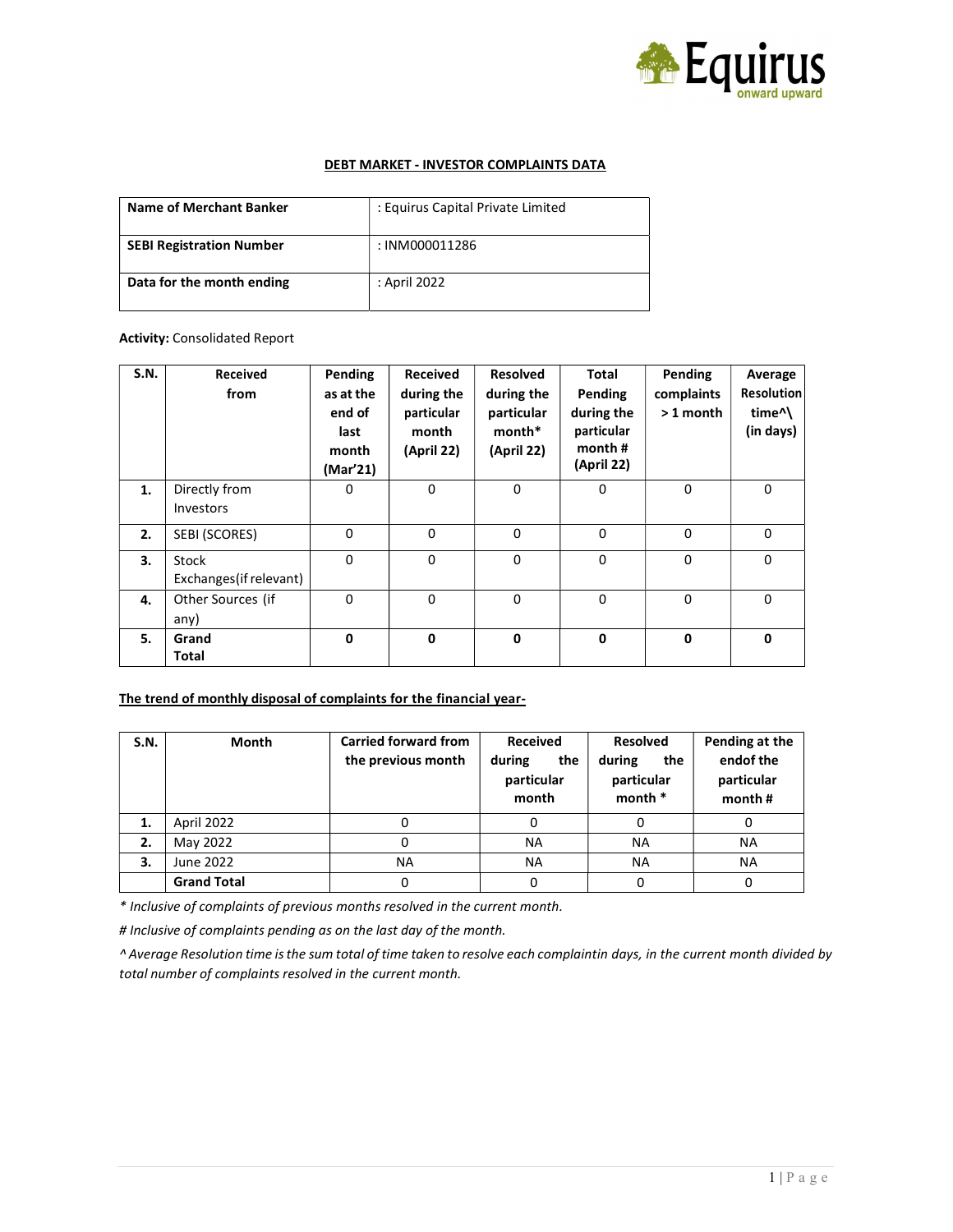

# The trend of annual (Financial year) disposal of complaints (for 3 years on a rolling basis)-

| S.N. | Year               | <b>Carried forward</b><br>from previous year | <b>Received during</b><br>the<br>Particular year | <b>Resolved</b><br>during<br>the<br>particular year | Pending at the<br>end of the<br>particular<br>vear |
|------|--------------------|----------------------------------------------|--------------------------------------------------|-----------------------------------------------------|----------------------------------------------------|
| 1.   | 2019-20            | NA                                           | <b>NA</b>                                        | ΝA                                                  | ΝA                                                 |
| 2.   | 2020-21            | NA                                           | NA.                                              | <b>NA</b>                                           | ΝA                                                 |
| 3.   | 2021-22            | <b>NA</b>                                    | <b>NA</b>                                        | <b>NA</b>                                           | <b>NA</b>                                          |
|      | <b>Grand Total</b> |                                              | $\overline{\phantom{0}}$                         |                                                     |                                                    |

Notes:

1. The Company has not handled the following activity since inception & therefore no data has been disclosed: Municipal Debt Securities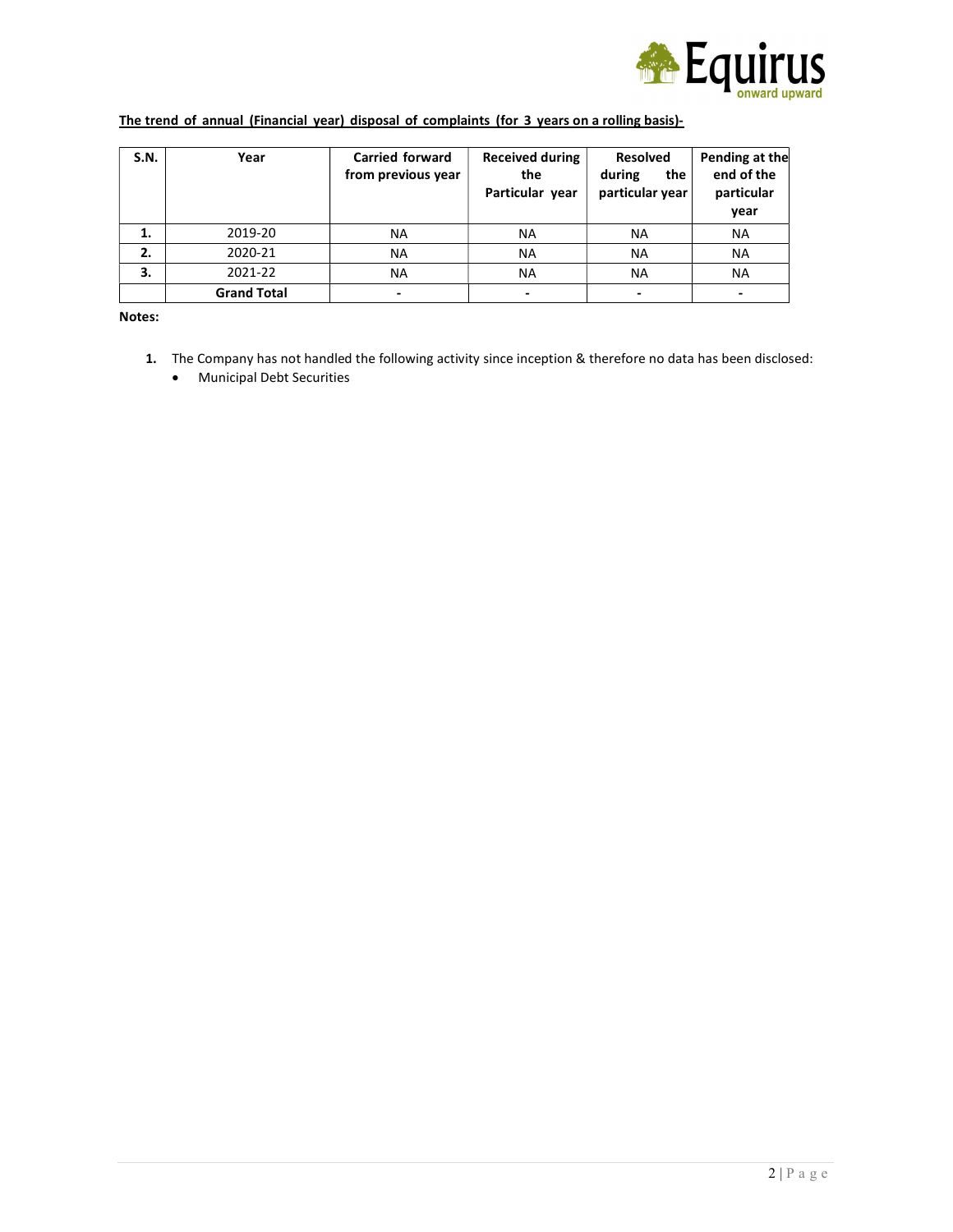

## 1. Category: Public issue of debt securities

| S.N. | Received<br>from        | Pending as<br>at the end<br>of last<br>month<br>(Mar'21) | <b>Received</b><br>during the<br>particular<br>month<br>(April 22) | <b>Resolved</b><br>during the<br>particular<br>month*<br>(April 22) | <b>Total</b><br>Pending<br>during the<br>particular<br>month $#$<br>(April 22) | Pending<br>complaints<br>$>1$ month | Average<br><b>Resolution</b><br>time <sup>^</sup><br>(in days) |
|------|-------------------------|----------------------------------------------------------|--------------------------------------------------------------------|---------------------------------------------------------------------|--------------------------------------------------------------------------------|-------------------------------------|----------------------------------------------------------------|
| 1.   | Directly from           | 0                                                        | 0                                                                  | 0                                                                   | 0                                                                              | 0                                   | 0                                                              |
|      | Investors               |                                                          |                                                                    |                                                                     |                                                                                |                                     |                                                                |
| 2.   | SEBI (SCORES)           | 0                                                        | 0                                                                  | 0                                                                   | 0                                                                              | 0                                   | 0                                                              |
| 3.   | Stock                   | 0                                                        | 0                                                                  | 0                                                                   | 0                                                                              | 0                                   | 0                                                              |
|      | Exchanges (if relevant) |                                                          |                                                                    |                                                                     |                                                                                |                                     |                                                                |
| 4.   | Other Sources (if any)  | 0                                                        | 0                                                                  | 0                                                                   | 0                                                                              | 0                                   | 0                                                              |
| 5.   | Grand                   | 0                                                        | 0                                                                  | 0                                                                   | 0                                                                              | 0                                   | 0                                                              |
|      | <b>Total</b>            |                                                          |                                                                    |                                                                     |                                                                                |                                     |                                                                |

## The trend of monthly disposal of complaints for the financial year-

| S.N. | Month              | <b>Carried forward from</b><br>the previous month | <b>Received during</b><br>theparticular<br>month | <b>Resolved during</b><br>theparticular<br>month * | Pending at the endof<br>the particular<br>month $#$ |
|------|--------------------|---------------------------------------------------|--------------------------------------------------|----------------------------------------------------|-----------------------------------------------------|
| 1.   | April 2022         |                                                   |                                                  |                                                    |                                                     |
| 2.   | May 2022           |                                                   | <b>NA</b>                                        | <b>NA</b>                                          | NA                                                  |
| 3.   | June 2022          | NA.                                               | <b>NA</b>                                        | <b>NA</b>                                          | NA                                                  |
|      | <b>Grand Total</b> |                                                   |                                                  |                                                    |                                                     |

\* Inclusive of complaints of previous months resolved in the current month.

# Inclusive of complaints pending as on the last day of the month.

^ Average Resolution time is the sum total of time taken to resolve each complaint in days, in the current month divided by total number of complaints resolved in the current month.

## The trend of annual (Financial year) disposal of complaints (for 3 years on a rolling basis)-

| S.N. | Year               | Carried forward from<br>previous year | <b>Received during</b><br>the<br>Particular year | <b>Resolved during</b><br>the particular<br>year | Pending at the<br>end of the<br>particular year |
|------|--------------------|---------------------------------------|--------------------------------------------------|--------------------------------------------------|-------------------------------------------------|
| 1.   | 2019-20            | NA                                    | NA                                               | <b>NA</b>                                        | <b>NA</b>                                       |
| 2.   | 2020-21            | <b>NA</b>                             | NA                                               | <b>NA</b>                                        | NA                                              |
| 3.   | 2021-22            | <b>NA</b>                             | NA                                               | <b>NA</b>                                        | <b>NA</b>                                       |
|      | <b>Grand Total</b> | -                                     | $\overline{\phantom{0}}$                         |                                                  |                                                 |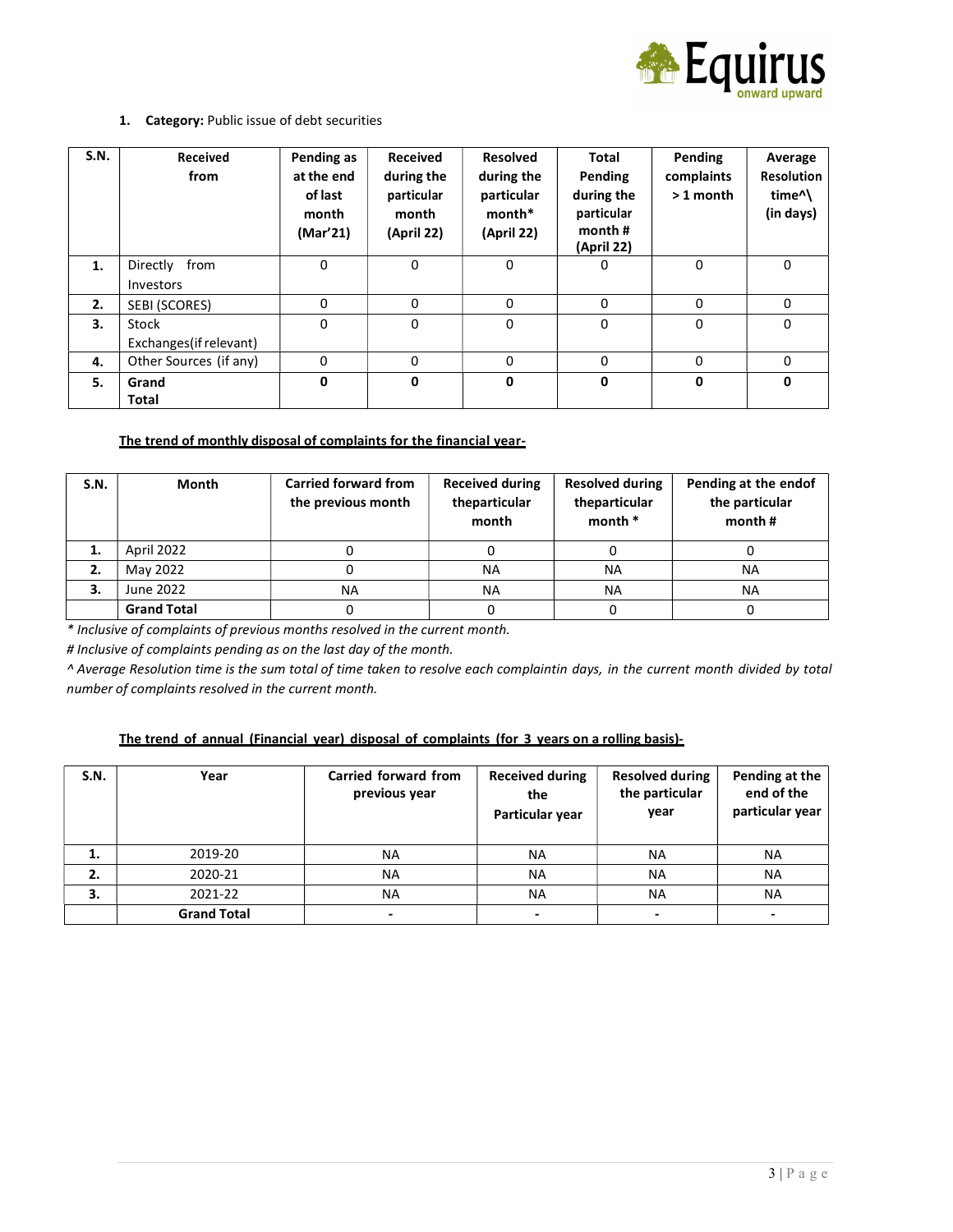

2. Category: Public issue of non-convertible redeemable preference shares

| S.N. | Received<br>from        | Pending as<br>at the end<br>of last<br>month<br>(Mar'21) | <b>Received</b><br>during the<br>particular<br>month<br>(April 22) | <b>Resolved</b><br>during the<br>particular<br>month*<br>(April 22) | <b>Total</b><br>Pending<br>during the<br>particular<br>month $#$<br>(April 22) | Pending<br>complaints<br>$>1$ month | Average<br><b>Resolution</b><br>time <sup>^</sup><br>(in days) |
|------|-------------------------|----------------------------------------------------------|--------------------------------------------------------------------|---------------------------------------------------------------------|--------------------------------------------------------------------------------|-------------------------------------|----------------------------------------------------------------|
| 1.   | Directlyfrom            | 0                                                        | 0                                                                  | 0                                                                   | 0                                                                              | $\Omega$                            | 0                                                              |
|      | Investors               |                                                          |                                                                    |                                                                     |                                                                                |                                     |                                                                |
| 2.   | SEBI (SCORES)           | 0                                                        | $\mathbf{0}$                                                       | 0                                                                   | 0                                                                              | 0                                   | 0                                                              |
| 3.   | Stock                   | 0                                                        | $\mathbf{0}$                                                       | 0                                                                   | 0                                                                              | $\Omega$                            | $\mathbf 0$                                                    |
|      | Exchanges (if relevant) |                                                          |                                                                    |                                                                     |                                                                                |                                     |                                                                |
| 4.   | Other Sources (if any)  | 0                                                        | 0                                                                  | $\mathbf 0$                                                         | 0                                                                              | 0                                   | 0                                                              |
| 5.   | Grand                   | 0                                                        | 0                                                                  | $\mathbf 0$                                                         | 0                                                                              | 0                                   | $\mathbf{0}$                                                   |
|      | <b>Total</b>            |                                                          |                                                                    |                                                                     |                                                                                |                                     |                                                                |

## Trend of monthly disposal of complaints for the financial year-

| S.N. | Month              | <b>Carried forward from</b><br>the previous month | <b>Received during</b><br>theparticular<br>month | <b>Resolved during</b><br>the particular<br>month * | Pending at the end of<br>the particular<br>month# |
|------|--------------------|---------------------------------------------------|--------------------------------------------------|-----------------------------------------------------|---------------------------------------------------|
|      | April 2022         |                                                   |                                                  |                                                     |                                                   |
|      | May 2022           |                                                   | <b>NA</b>                                        | <b>NA</b>                                           | NA                                                |
| З.   | June 2022          | NA.                                               | <b>NA</b>                                        | <b>NA</b>                                           | <b>NA</b>                                         |
|      | <b>Grand Total</b> |                                                   |                                                  |                                                     |                                                   |

\* Inclusive of complaints of previous months resolved in the current month.

# Inclusive of complaints pending as on the last day of the month.

^ Average Resolution time is the sum total of time taken to resolve each complaint in days, in the current month divided by total number of complaints resolved in the current month.

#### The trend of annual (Financial year) disposal of complaints (for 3 years on a rolling basis)-

| S.N. | Year               | Carried forward from<br>previous year | <b>Received during</b><br>the<br>particular year | <b>Resolved during</b><br>the<br>particular year | Pending at the<br>end of the<br>particular year |
|------|--------------------|---------------------------------------|--------------------------------------------------|--------------------------------------------------|-------------------------------------------------|
| 1.   | 2019-20            | <b>NA</b>                             | NA                                               | <b>NA</b>                                        | <b>NA</b>                                       |
| 2.   | 2020-21            | <b>NA</b>                             | <b>NA</b>                                        | <b>NA</b>                                        | <b>NA</b>                                       |
| з.   | 2021-22            | <b>NA</b>                             | <b>NA</b>                                        | <b>NA</b>                                        | <b>NA</b>                                       |
|      | <b>Grand Total</b> | $\overline{\phantom{0}}$              |                                                  |                                                  | $\overline{\phantom{0}}$                        |